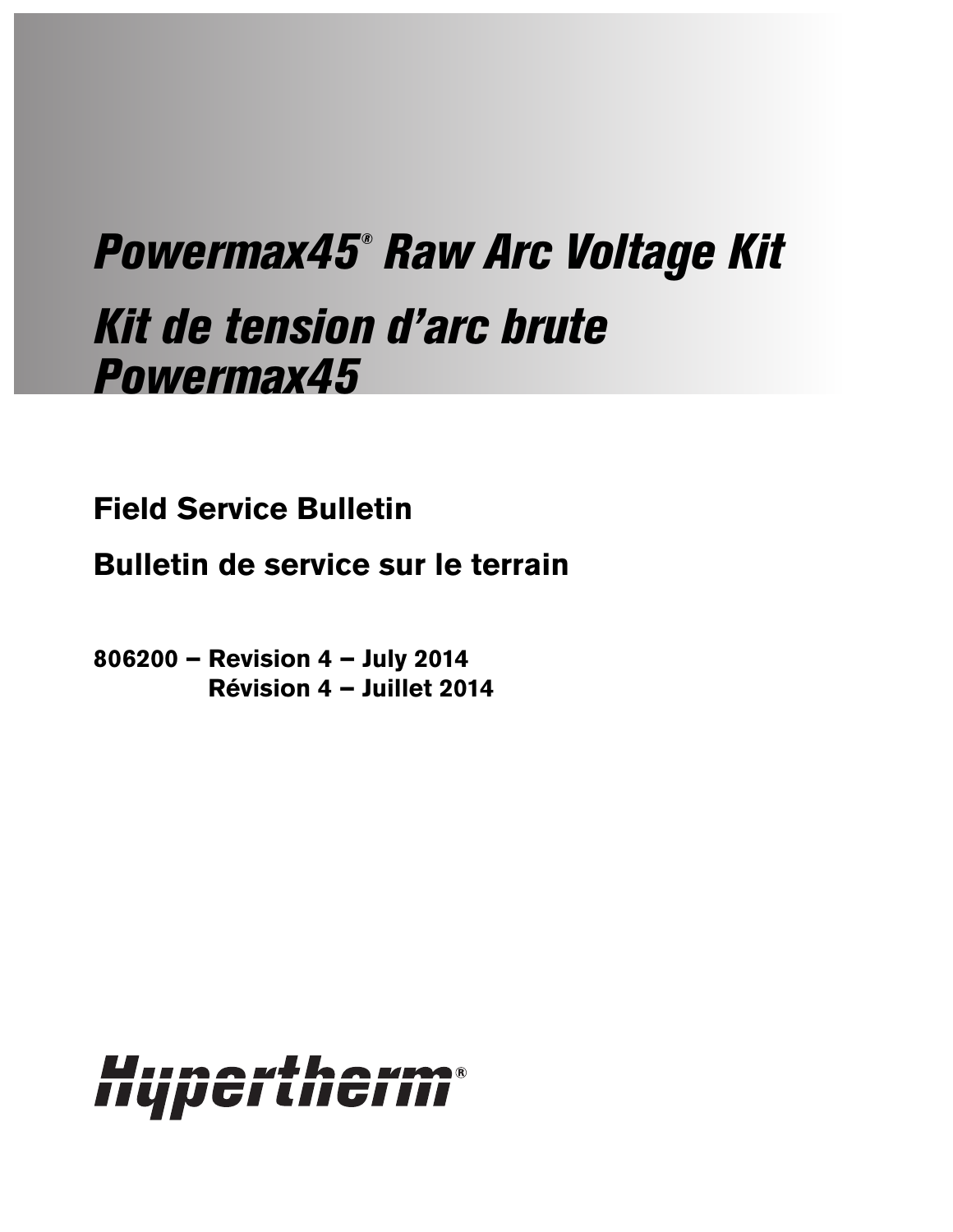Hypertherm Inc. Etna Road, P.O. Box 5010 Hanover, NH 03755 USA 603-643-3441 Tel (Main Office) 603-643-5352 Fax (All Departments) info@hypertherm.com (Main Office Email) 800-643-9878 Tel (Technical Service) technical.service@hypertherm.com (Technical Service Email)

800-737-2978 Tel (Customer Service) customer.service@hypertherm.com (Customer Service Email) 866-643-7711 Tel (Return Materials Authorization) 877-371-2876 Fax (Return Materials Authorization) return.materials@hypertherm.com (RMA email)

#### Hypertherm Plasmatechnik GmbH

Technologiepark Hanau Rodenbacher Chaussee 6 D-63457 Hanau-Wolfgang, Deutschland 49 6181 58 2100 Tel 49 6181 58 2134 Fax 49 6181 58 2123 (Technical Service)

#### Hypertherm (S) Pte Ltd.

82 Genting Lane Media Centre Annexe Block #A01-01 Singapore 349567, Republic of Singapore 65 6841 2489 Tel 65 6841 2490 Fax 65 6841 2489 (Technical Service)

#### Hypertherm (Shanghai) Trading Co., Ltd.

Unit 301, South Building 495 ShangZhong Road Shanghai, 200231 PR China 86-21-60740003 Tel 86-21-60740393 Fax

## Hypertherm Europe B.V.

Vaartveld 9 4704 SE Roosendaal, Nederland 31 165 596907 Tel 31 165 596901 Fax 31 165 596908 Tel (Marketing) 31 165 596900 Tel (Technical Service) 00 800 4973 7843 Tel (Technical Service)

#### Hypertherm Japan Ltd.

Level 9, Edobori Center Building 2-1-1 Edobori, Nishi-ku Osaka 550-0002 Japan 81 6 6225 1183 Tel 81 6 6225 1184 Fax

#### Hypertherm Brasil Ltda.

Rua Bras Cubas, 231 – Jardim Maia Guarulhos, SP - Brasil CEP 07115-030 55 11 2409 2636 Tel 55 11 2408 0462 Fax

### Hypertherm México, S.A. de C.V.

Avenida Toluca No. 444, Anexo 1, Colonia Olivar de los Padres Delegación Álvaro Obregón México, D.F. C.P. 01780 52 55 5681 8109 Tel 52 55 5683 2127 Fax

#### Hypertherm Korea Branch

#3904 Centum Leaders Mark B/D, 1514 Woo-dong, Haeundae-gu, Busan Korea, 612-889 82 51 747 0358 Tel 82 51 701 0358 Fax

© Hypertherm Inc. 2014. All rights reserved. Tous droits réservés.

Powermax and Hypertherm are trademarks of Hypertherm Inc. and may be registered in the United States and/or other countries. All other trademarks are the property of their respective holders.

Powermax et Hypertherm sont des marques d'Hypertherm Inc. qui peuvent être déposées aux États-Unis et/ou dans d'autres pays. Toutes les autres marques commerciales sont la propriété de leurs détenteurs respectifs.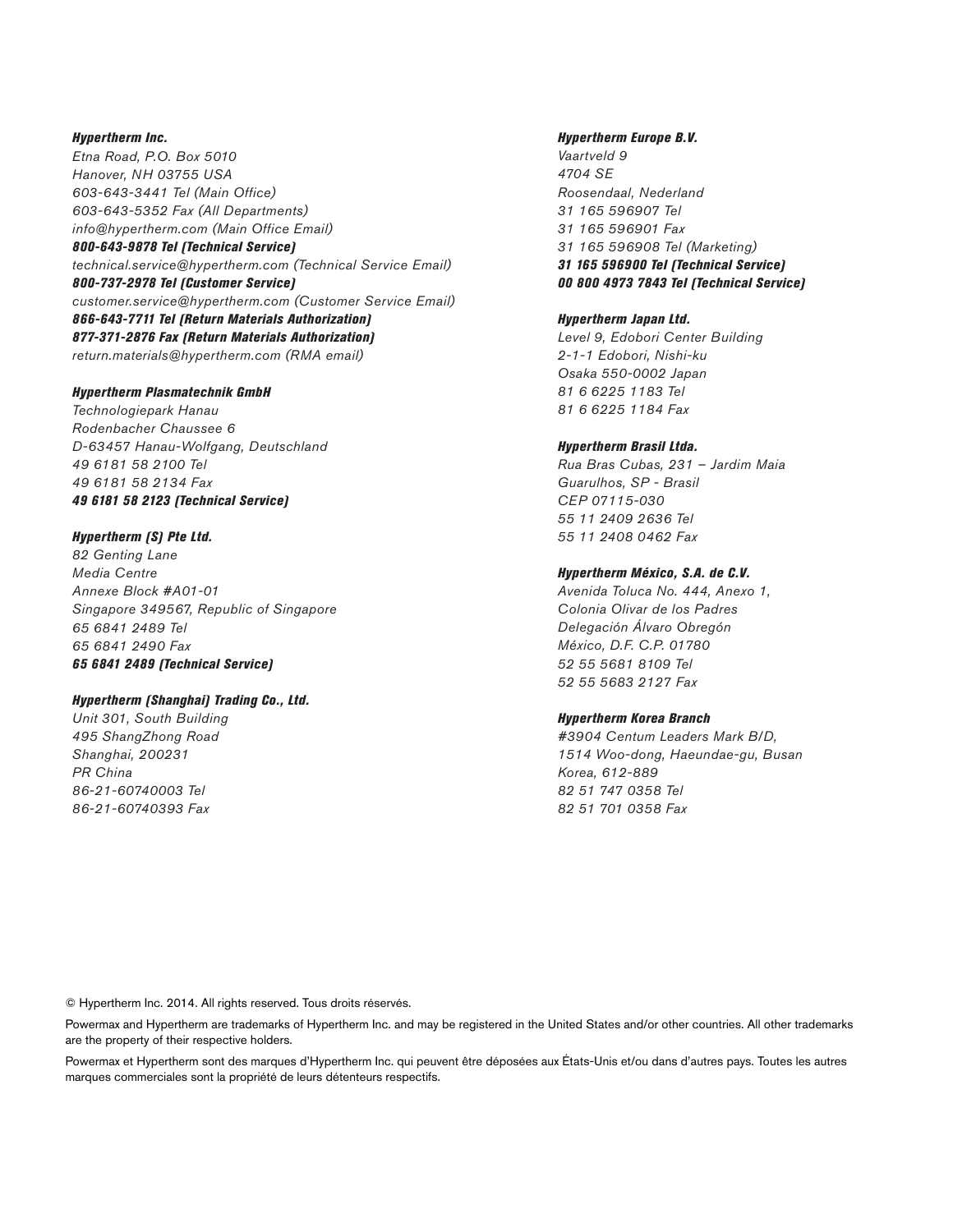# **Introduction**

|  |  | <b>WARNING!</b><br><b>ELECTRIC SHOCK CAN KILL</b>                                                                                            |
|--|--|----------------------------------------------------------------------------------------------------------------------------------------------|
|  |  | Disconnect electrical power before performing any maintenance. See the<br>Safety and Compliance Manual (80669C) for more safety precautions. |

## **Purpose**

This field service bulletin explains how to install a customer-supplied machine interface cable that does not use the internal 50:1 voltage divider on the Powermax45.

**Notice:** Installation of the system at the installed site is subject to the approval of the Local Inspection Authorities (LIA). Without approval of the LIA, modification of the factory installed wiring voids the safety test marks (for example, cCSAus, CCC, CE, GOST-TR, UkrSEPRO, C-Tick, Kvalitet, EAC) applied to the product in the Hypertherm factory, and the safety certificates provided by Hypertherm become invalid after modification.

## **Tools and materials needed**

- **Nire strippers**
- **Nire crimpers**
- Assorted Phillips<sup>®</sup> and TORX<sup>®</sup> screwdrivers
- Electric drill with a 15 mm or 19/32 inch drill bit
- 0.75 mm<sup>2</sup> or 18 AWG, 2 wire, non-shielded cable similar to OLFLEX<sup>®</sup> 190 (601802)
- M4 (#8) insulated ring terminals
- M5 (#10) insulated ring terminals

## **228352 Kit contents**

| Part number | <b>Description</b> | Quantity |
|-------------|--------------------|----------|
| 008279      | Strain relief      |          |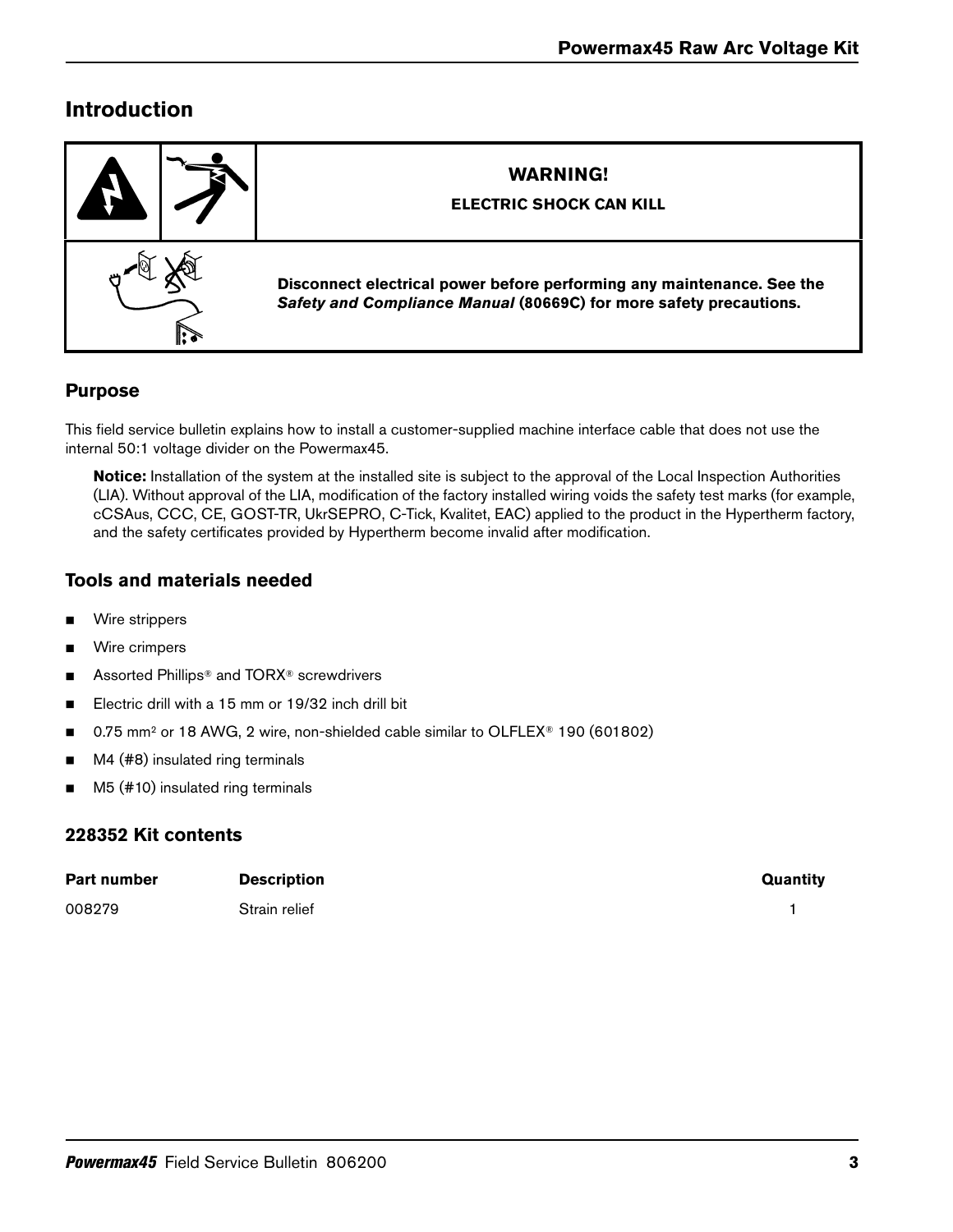## **Accessing raw arc voltage**

Connecting a cable to the Powermax45 power board to bypass the voltage divider and access raw arc voltage must be done by trained service personnel.

| <b>AP</b> | <b>WARNING!</b><br><b>HIGH VOLTAGE AND CURRENT</b><br><b>SHOCK HAZARD, ENERGY HAZARD, AND FIRE HAZARD</b>                                                                                                                                                                     |
|-----------|-------------------------------------------------------------------------------------------------------------------------------------------------------------------------------------------------------------------------------------------------------------------------------|
|           | Connecting directly to the plasma circuit for access to raw arc voltage<br>increases the risk of shock hazard, energy hazard, and fire hazard in the<br>event of a single fault. The output voltage and the output current of the<br>circuit are specified on the data plate. |

To access raw arc voltage on a Powermax45, you will need the strain relief in kit number 228352 and an 0.75 mm2 (18 AWG), 2 wire, non-shielded cable similar to OLFLEX 190 (601802) in the length needed to go between the power supply and the CNC or other equipment plus an additional 45.72 cm (18 inches) to connect inside the power supply.

- 1. On the end of the cable that will be attached to the power supply, strip the outer jacket 11.43 cm (4.5 inches). Cut 6.35 cm (2.5 inches) off of wire 2 so that wire 1 is 11.43 cm (4.5 inches) long and wire 2 is 5.08 cm (2 inches) long. Then strip 1.27 cm (0.5 inches) of wire insulation off of each wire.
- 2. Crimp an M4 (#8) insulated ring on the end of wire 1 (negative lead) and an M5 (#10) insulated ring on the end of wire 2 (positive lead).
- **3.** Remove the 2 screws from the handle on the top of the power supply. Tip the end panels back slightly so that you can get the edges of the handle out from underneath them. Lift the cover off the power supply. Remove the Mylar® barrier that protects the power board.
- 4. Separate the rear panel from the Powermax45 by removing the screw from the bottom and backing the panel away from the base so that there is enough room to drill out the access point without risk of hitting the interior components.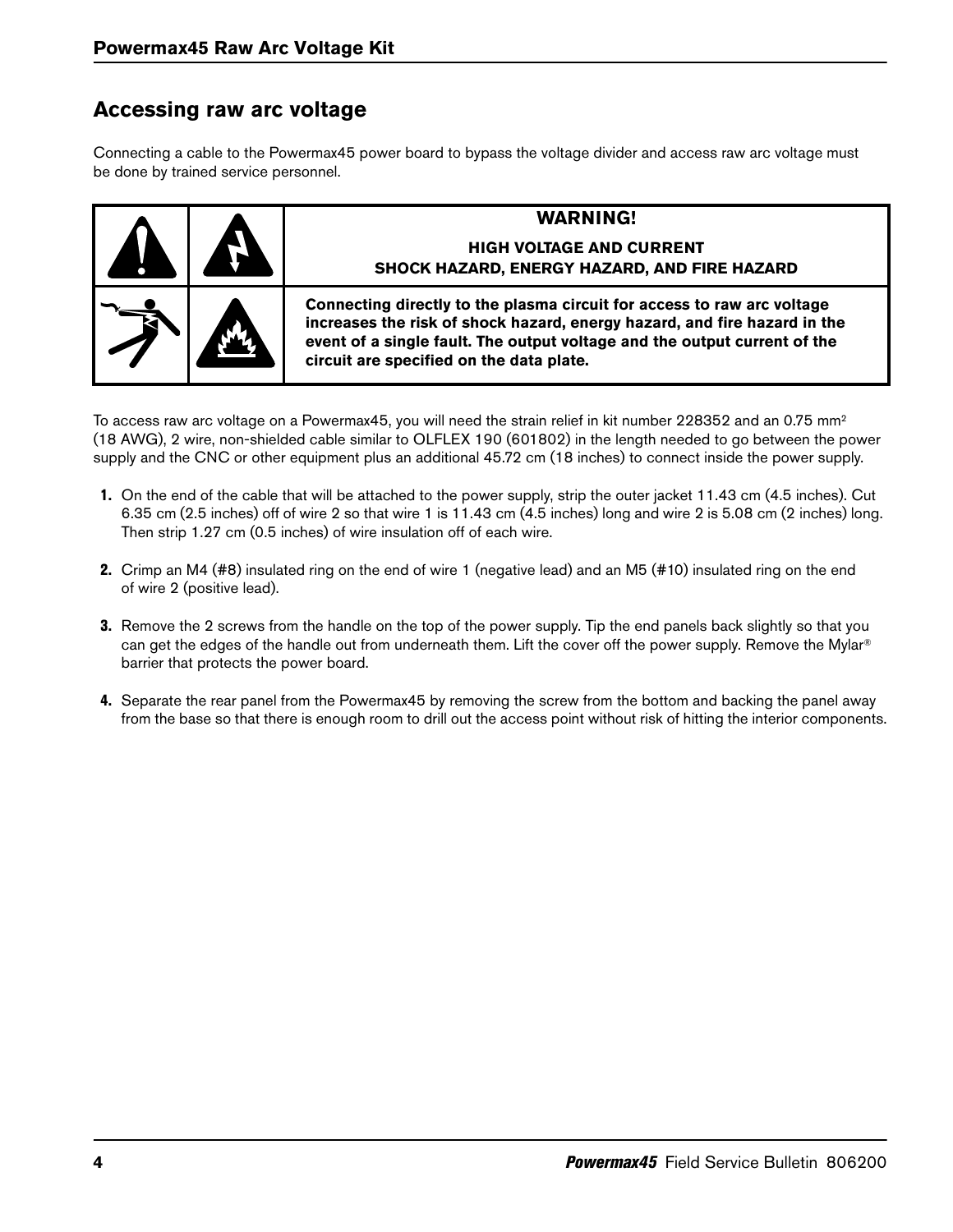5. Use a drill with a 15 mm (19/32 inch) drill bit to drill out the access point on the rear panel.



- 6. Route the cable through the strain relief so that 45.72 cm (18 inches) of insulated wire is on the side of the strain relief that will go inside the power supply.
- 7. Thread the 45.72 cm (18 inches) of wire through the hole you drilled in the rear panel and fit the strain relief into the hole. If necessary, drill out any remaining rough spots so that the strain relief fits snugly.
- 8. Tighten the strain relief nut on the inside of the rear panel to hold the strain relief in place.



- **1** Strain relief retention nut (outside power supply)
- **2** Strain relief
- **3** Rear panel
- **4** Strain relief nut (inside power supply)
- **5** Wire 1 (-)
- **6** M4 (#8) ring
- **7** Wire 2 (+)
- **8** M5 (#10) ring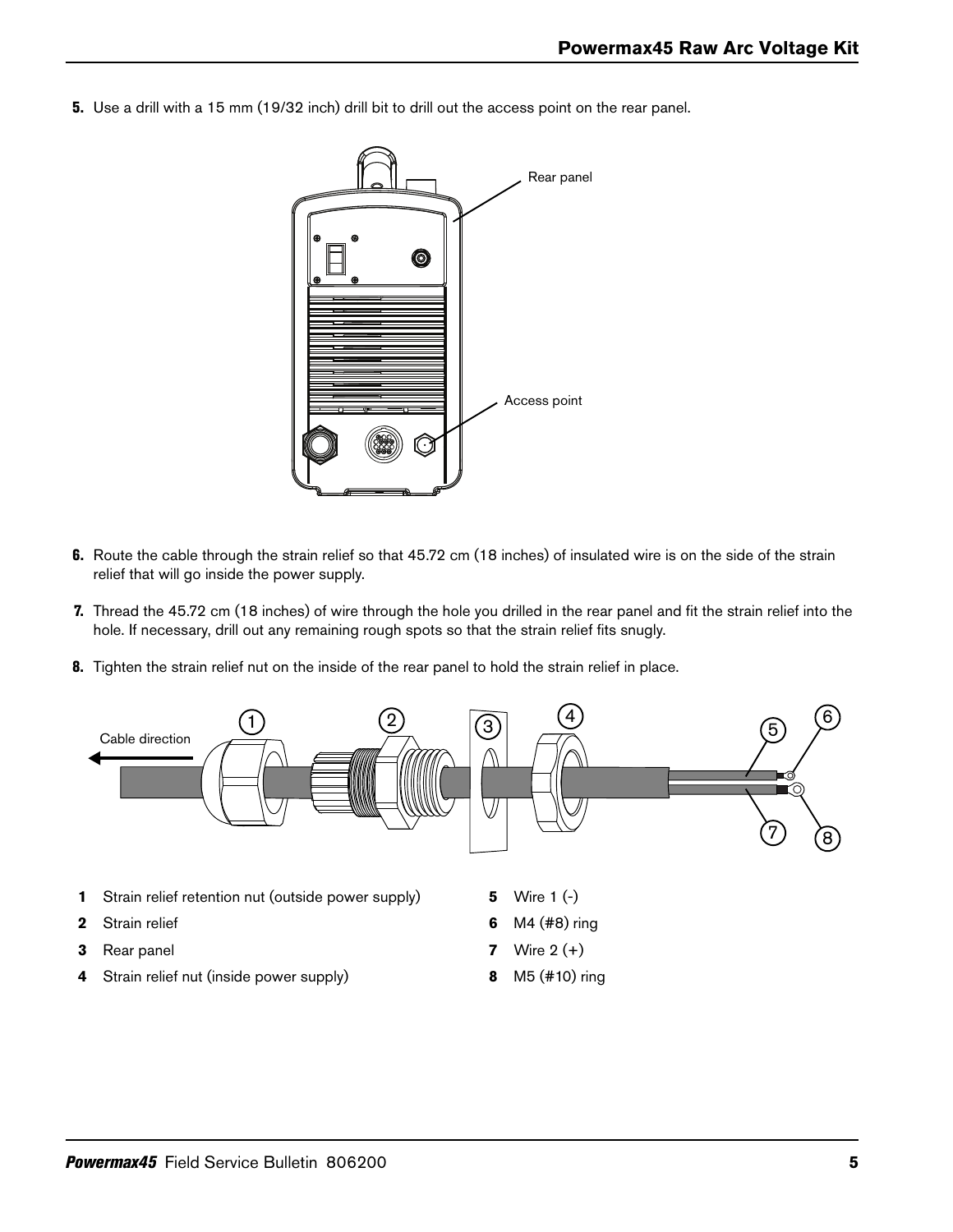9. Find the grommet closest to the rear panel and at the bottom of the center panel. Route the 2 wires through the grommet to the power board side of the power supply.



- 10. Route the wires along the base of the unit and behind the cables connected to the power board.
- 11. Remove the work lead connector screw at J21 and the white wire connector screw at J19 (J18 for 400 V CE and 480 V CSA power supplies).
- 12. Connect wire 1 to J19 (J18 for 400 V CE and 480 V CSA power supplies). Orient the wires such that the ring connector for wire 1 is closest to the power board, and the connector for the white wire is closest to the head of the screw. Turn the ring connector for wire 1 upside down so that the slight bend in the ring connector base creates a little space between the wire and the board. Tighten the screw to 23.0 kg∙cm (20 inch∙pounds).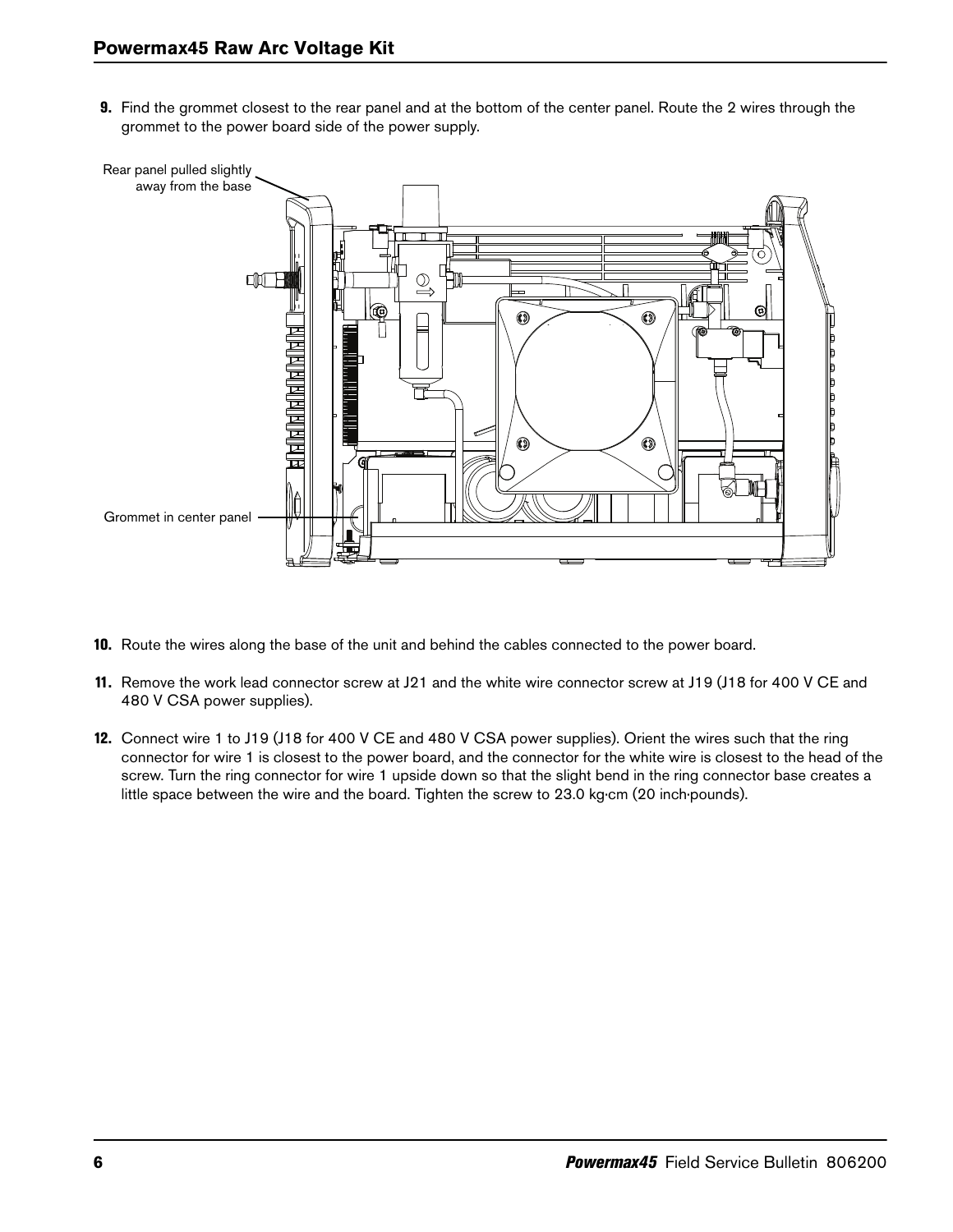- **FDD** - TILITIN TILITIN TILITIN A OA OA OA OA OA J19 or J18 (white wire) TP 19 TP 18 TP 17 W R B 192 VDC 192 VDC + - + - J21 (work lead)
- 13. Connect wire 2 to J21. This time, put the connector for the work lead closest to the power board, and put the ring connector for wire 2 closest to the head of the screw. Torque the screw to 23.0 kg∙cm (20 inch∙pounds).

- 14. Replace the rear panel and secure it with the screw. Replace the Mylar barrier in front of the power board. Replace the cover.
- 15. Tighten the strain relief retention nut onto the strain relief on the outside of the power supply.
- 16. Connect the other end of the cable to the equipment according to the manufacturer's instructions. Remember to observe polarity.

**Notice:** The output of the internal voltage divider board is designed to prevent shock, energy and fire hazards, and is intended to satisfy most codes and standards for external wiring outside the electrical enclosure. **All external wiring practices for an unprotected raw arc voltage should be reviewed and approved by the Local Inspection Authorities (LIA) at the time of installation prior to operation and use.**

- Raw arc voltage wiring terminals and connections should not be exposed to accidental contact under normal and single fault conditions.
- External wiring from an unprotected (that is, no voltage divider used in the power source) raw arc voltage routed inside conduit between electrical enclosures will normally satisfy all electrical codes and standards worldwide. **Failure to address the hazards associated with live contact, accessibility and single fault failures to this unprotected output can result in death or fire.**

A voltage divider board inside the CNC protects only the CNC and does **NOT** protect the external interconnecting wiring between the power source and the CNC. Overcurrent protection may be required to protect the user and/or machine in fault conditions.

External wiring outside the electrical enclosure should be suitable for the installation and meet national and local regulations (for example, NFPA 70 NEC, NFPA 79, Canadian Electrical Code, CSA/CAN E60974-1, IEC 60204-1, BS 7671) or other codes and/or standards applicable to the installed site where the equipment will be operated.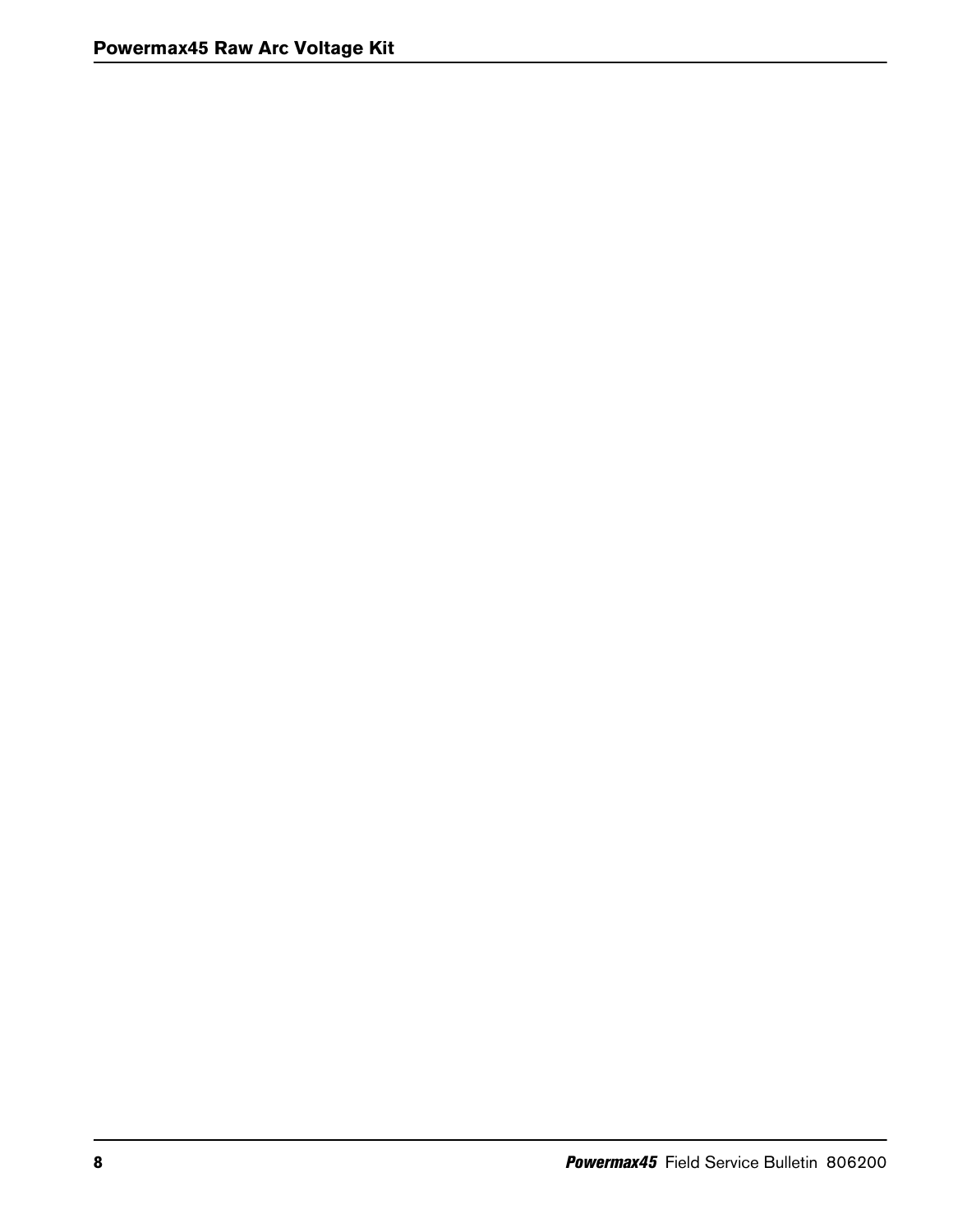# **Introduction**

| <b>AVERTISSEMENT!</b><br>UN CHOC ÉLECTRIQUE PEUT ÊTRE MORTEL                                                                                                                |
|-----------------------------------------------------------------------------------------------------------------------------------------------------------------------------|
| Avant tout entretien, débrancher l'alimentation électrique. Se reporter<br>au Manuel de sécurité et de conformité (80669C) pour des mesures<br>de sécurité supplémentaires. |

## **Objet**

Le présent bulletin de service sur le terrain décrit comment installer un câble d'interface de machine fourni par le client n'utilisant pas le diviseur de tension interne 50:1 sur le Powermax45.

**Avis :** l'installation du système sur le site doit être approuvée par le service d'inspection local (LIA). Sans l'approbation de la LIA, la modification du câblage fait en usine annule le marquage des essais de sécurité (comme par exemple le cCSAus, CCC, CE, GOST-TR, UkrSEPRO, C-Tick, Kvalitet, EAC) apposé au produit à l'usine Hypertherm. Les certificats de sécurité fournis par Hypertherm seront également déclarés nuls et non avenus après ladite modification.

## **Outils et matériel requis**

- **Pince à dénuder**
- **Pince à sertir**
- Tournevis Phillips<sup>®</sup> et TORX<sup>®</sup> assortis
- **Perceuse électriques avec mèche de 15 mm**
- 0,75 mm<sup>2</sup>, câble non blindé, à 2 fils, similaire au OLFLEX® 190 (601802)
- Cosses rondes isolées M4 (n° 8)
- Cosses rondes isolées M5  $(n^{\circ} 10)$

## **Contenu du kit 228352**

| Numéro de référence Description |             | Quantité |
|---------------------------------|-------------|----------|
| 008279                          | Serre-câble |          |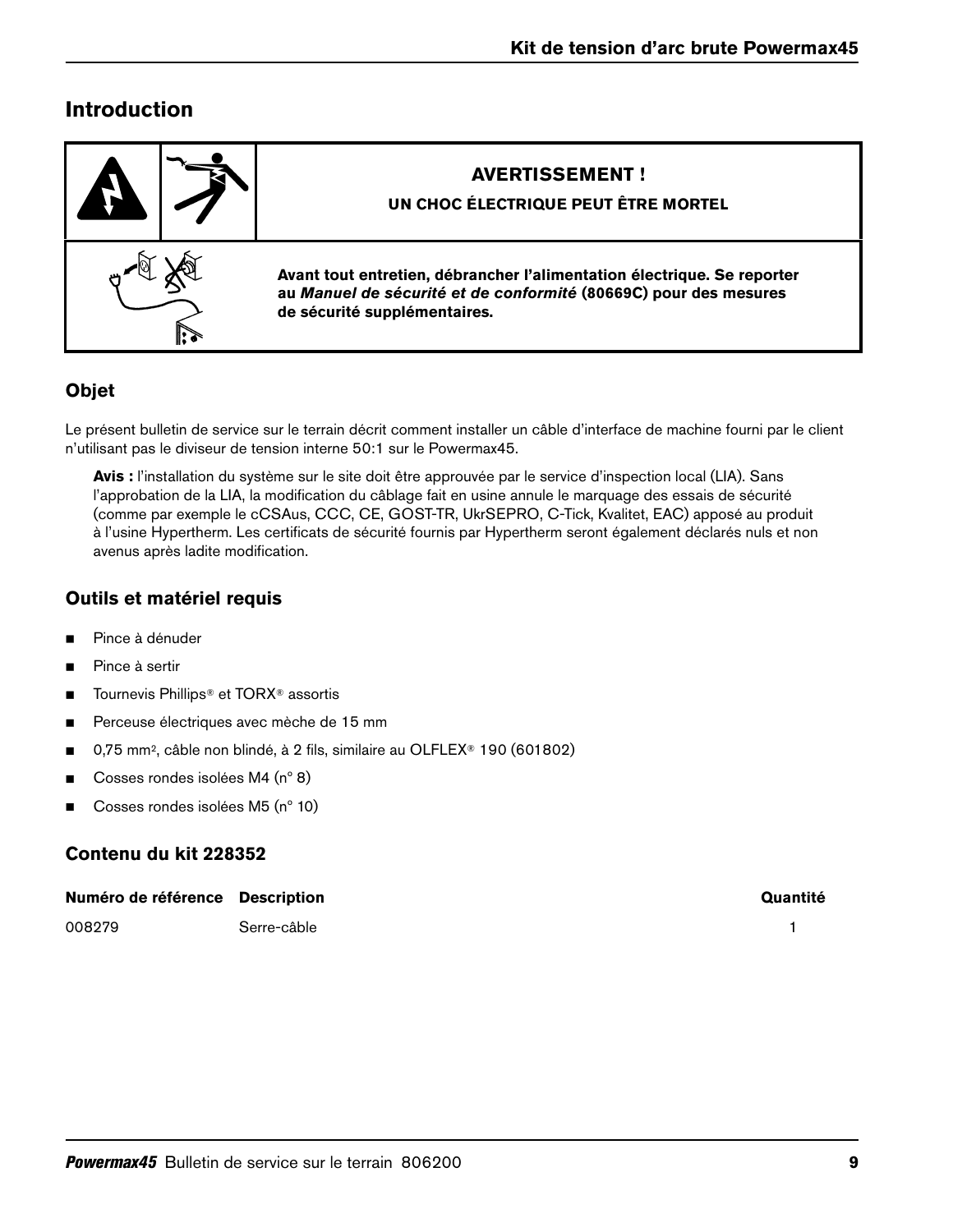# **Accès à la tension de l'arc brute**

Le branchement d'un câble au panneau d'alimentation du Powermax45 afin de contourner le diviseur de tension et accéder à la tension d'arc brute doit être effectué par un technicien de maintenance qualifié.

|  | <b>AVERTISSEMENT!</b><br><b>HAUTE TENSION ET COURANT ÉLEVÉ</b><br>DANGER D'ÉLECTROCUTION, D'ÉNERGIE ET D'INCENDIE                                                                                                                                                                                 |
|--|---------------------------------------------------------------------------------------------------------------------------------------------------------------------------------------------------------------------------------------------------------------------------------------------------|
|  | Le raccordement direct au circuit plasma pour accéder à la tension de<br>l'arc brute augmente le danger d'électrocution, de problèmes d'énergie<br>et d'incendie s'il y a le moindre défaut. La tension de sortie et le courant<br>de sortie du circuit sont indiqués sur la plaque signalétique. |

Pour accéder à la tension d'arc brute d'un Powermax45, il faut utiliser le serre-câble du kit numéro 228352 et un câble non blindé à deux fils de calibre 0,75 mm2 de type OLFLEX 190 (601802) d'une longueur suffisante pour relier la source de courant et la CNC ou les autres équipements, en prévoyant une longueur supplémentaire de 45,72 cm pour le connecter à l'intérieur de la source de courant.

- 1. Sur l'extrémité du câble devant être branchée à la source de courant, dénuder la gaine extérieure du fil sur une longueur de 11,43 cm. Raccourcir de 6,35 cm la longueur du fil 2 de sorte à ce que le fil 1 mesure 11,43 cm et le fil 2 mesure 5,08 cm de long. Dénuder ensuite 1,27 cm d'isolant sur chaque fil.
- 2. Sertir une cosse ronde isolée M4 (nº 8) à l'extrémité du fil 1 (fil négatif) et une cosse ronde isolée M5 (nº 10) à l'extrémité du fil 2 (fil positif).
- 3. Déposer les deux vis de la poignée en haut de la source de courant. Basculer légèrement les panneaux d'extrémité de façon à en extraire les bords de la poignée d'en dessous. Retirer le couvercle de la source de courant en le levant. Déposer la barrière Mylar® qui protège le circuit imprimé d'alimentation.
- 4. Retirer le panneau arrière du Powermax45 en retirant la vis du bas et en écartant le panneau d'extrémité du socle de manière à laisser suffisamment d'espace pour percer le point d'accès sans endommager les composants internes.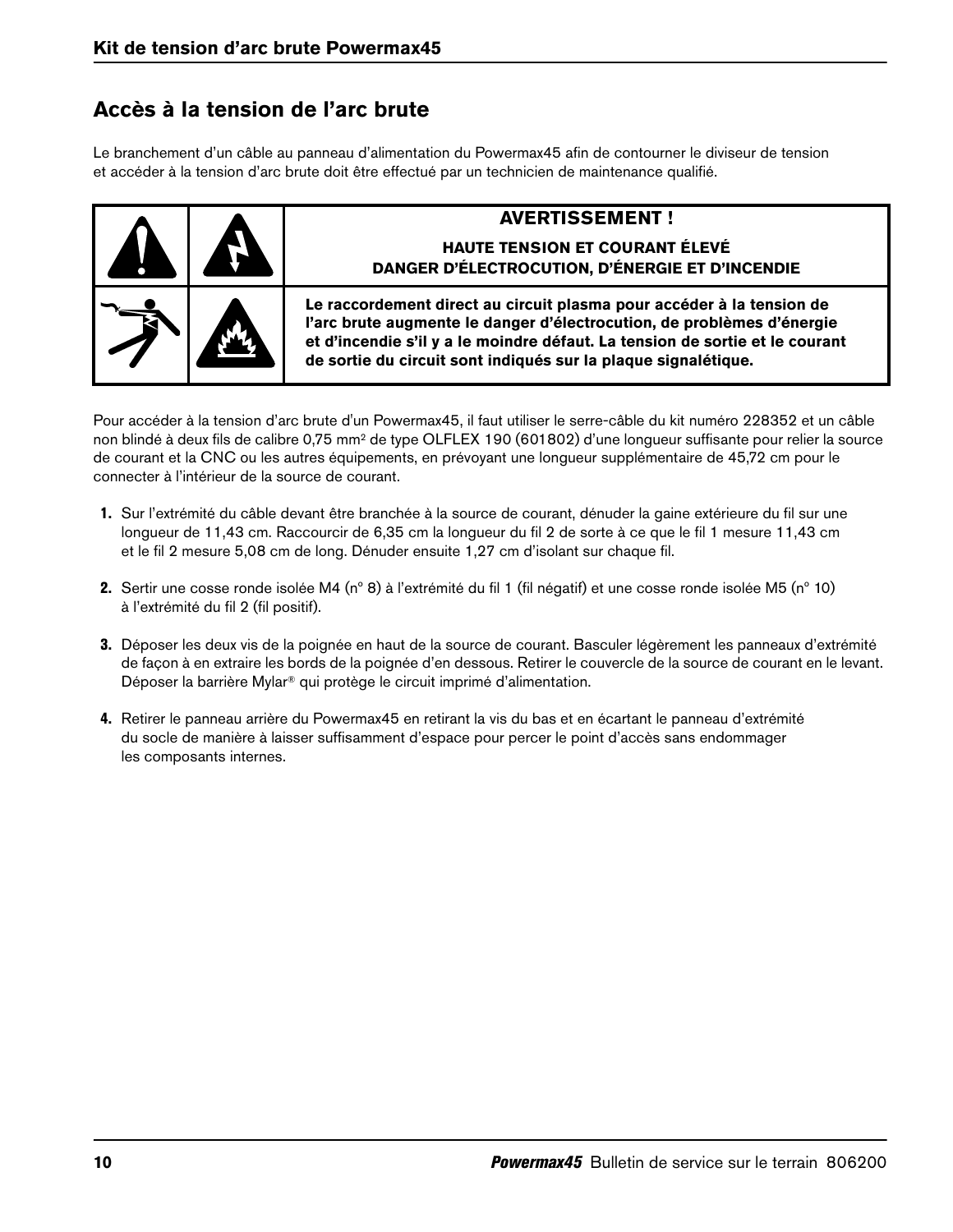5. Utiliser une perceuse avec une mèche 15 mm pour percer le trou au point d'accès sur le panneau arrière.



- 6. Faire passer le câble dans le serre-câble en laissant dépasser 45,72 cm de fil isolé du côté du serre-câble qui entre dans la source de courant.
- 7. Faire passer les 45,72 cm de fil dans le trou percé sur le panneau arrière et insérer le serre-câble dans le trou. Si nécessaire, aplanir les rugosités afin de faciliter l'insertion du serre-câble.
- 8. Serrer l'écrou du serre-câble à l'intérieur du panneau arrière pour maintenir le serre-câble en place.



- **1** Écrou de retenue du serre-câble (à l'extérieur de la source de courant)
- **2** Serre-câble
- **3** Panneau arrière
- **4** Écrou du serre-câble (à l'intérieur de la source de courant)
- **5** Fil 1 (-)
- **6** Bague M4 (nº 8)
- **7** Fil 2 (+)
- **8** Anneau M5 (nº 10)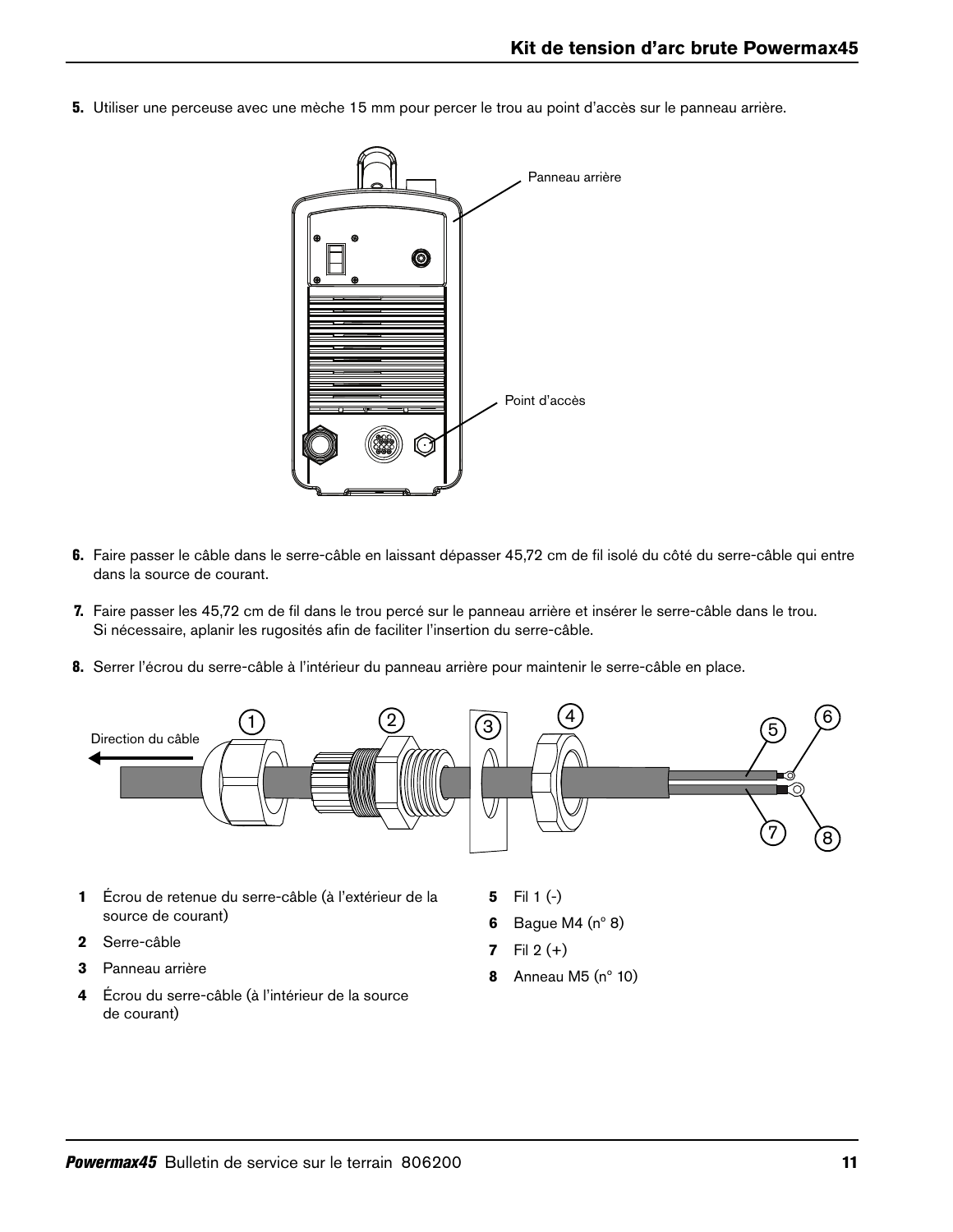9. Repérer le passe-fil le plus proche du panneau arrière, au bas du panneau central. Faire passer les deux fils dans le passe-fil jusqu'à la source de courant, côté circuit d'alimentation.



- 10. Acheminer les fils le long du socle et les faire passer derrière les câbles reliés au circuit imprimé d'alimentation.
- 11. Retirer la vis du connecteur de câble de retour en J21 et la vis du connecteur de fil blanc en J19 (J18 pour les sources de courant CE de 400 V et CSA de 480 V).
- 12. Connecter le fil 1 au connecteur J19 (J18 pour les sources de courant CE de 400 V et CSA de 480 V). Orienter les fils de façon à ce que le connecteur de l'anneau du fil 1 soit proche du panneau d'alimentation et placer le connecteur du fil blanc le plus près de la tête de vis. Retourner le connecteur de l'anneau du fil 1 de sorte que la courbure de la base du connecteur laisse un léger espace entre le fil et le panneau. Serrer l'écrou à un couple de 23,0 kg cm.